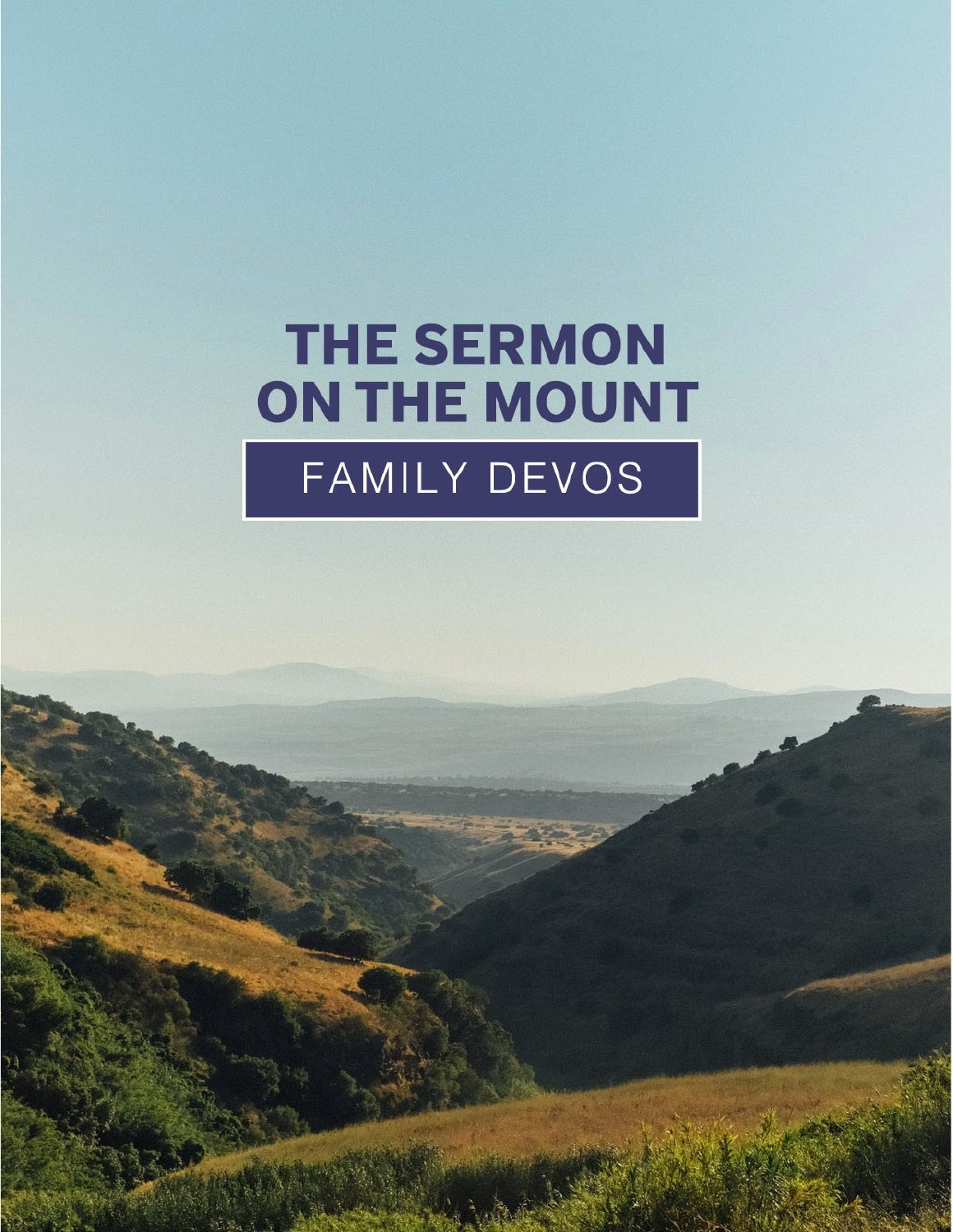### **What's That In Your Eye?**

#### **Scripture:** Matthew 7:1-6 (see also Luke 6:37-42)

#### **Memory Verse:** Luke 6:37

"Judge not, and you shall not be judged. Condemn not, and you shall not be condemned. Forgive, and you will be forgiven."

#### **For My Family:**

Have you ever noticed that your sin always looks worse on someone else? For example, when you tell a lie or when you tease your sibling, it doesn't seem that bad, but when someone lies to you or teases you, it's really hurtful and seems way worse! The Pharisees once brought a woman to Jesus who had been caught sinning. These Pharisees told Jesus that the law of Moses stated the woman should be stoned. Wanting to trap Jesus, they asked Him, "What do You think should be done?" As the Pharisees asked Him again and again, Jesus stooped over and wrote in the dirt with His finger as if He didn't even hear them. Knowing their sinful hearts, He stopped writing for a moment and told them, "Whoever is without sin among you, let him cast the first stone." He then went back to writing in the dirt. As He did, one by one, the Pharisees began to walk away until there was no one left but Jesus and the sinful woman. Jesus looked at the woman and told that He did not condemn her, but told her to, "Go and sin no more" (John 8:1-12).

These Pharisees looked at this woman in her sin and judged her harshly. Jesus is teaching us in today's passage and warning us that we can do the same thing. It's easy for us to look at people and make judgements about who they are or what they must be like. We can often make these judgments without even thinking. But Jesus wants us to think before we judge. He teaches us to do this with a funny illustration.

Imagine you see a man walking around with a big wooden plank in his eye. He's walking through the supermarket knocking things off of shelves everywhere he goes. Every time he turns his head, everyone around him has to duck! Now imagine that this man came up to you and started telling you that you had a tiny speck of dirt in your eye. "You should really take care of that dirt in your eye," he says, "That could really cause a problem!" It would be hard for us to take what he said seriously. After all, he has a much bigger problem in his eye that needs to be taken care of before he can talk about what's in your eye.

The same applies to our hearts. If we have sin in our own hearts that needs to be repented of, how can we go up to someone and judge them for their wrongdoings? Let's be clear that Jesus is not saying that we should not make judgements about people (we will talk about that later in this chapter). He wants us to be discerning, but first He wants to make sure when we do make judgements, we do so with a pure heart. Remember, a hypocrite is someone who acts one way, but is really another way inside. Let's take Jesus' warning to heart. When we are tempted to judge others, let's look at what is in our own hearts first.